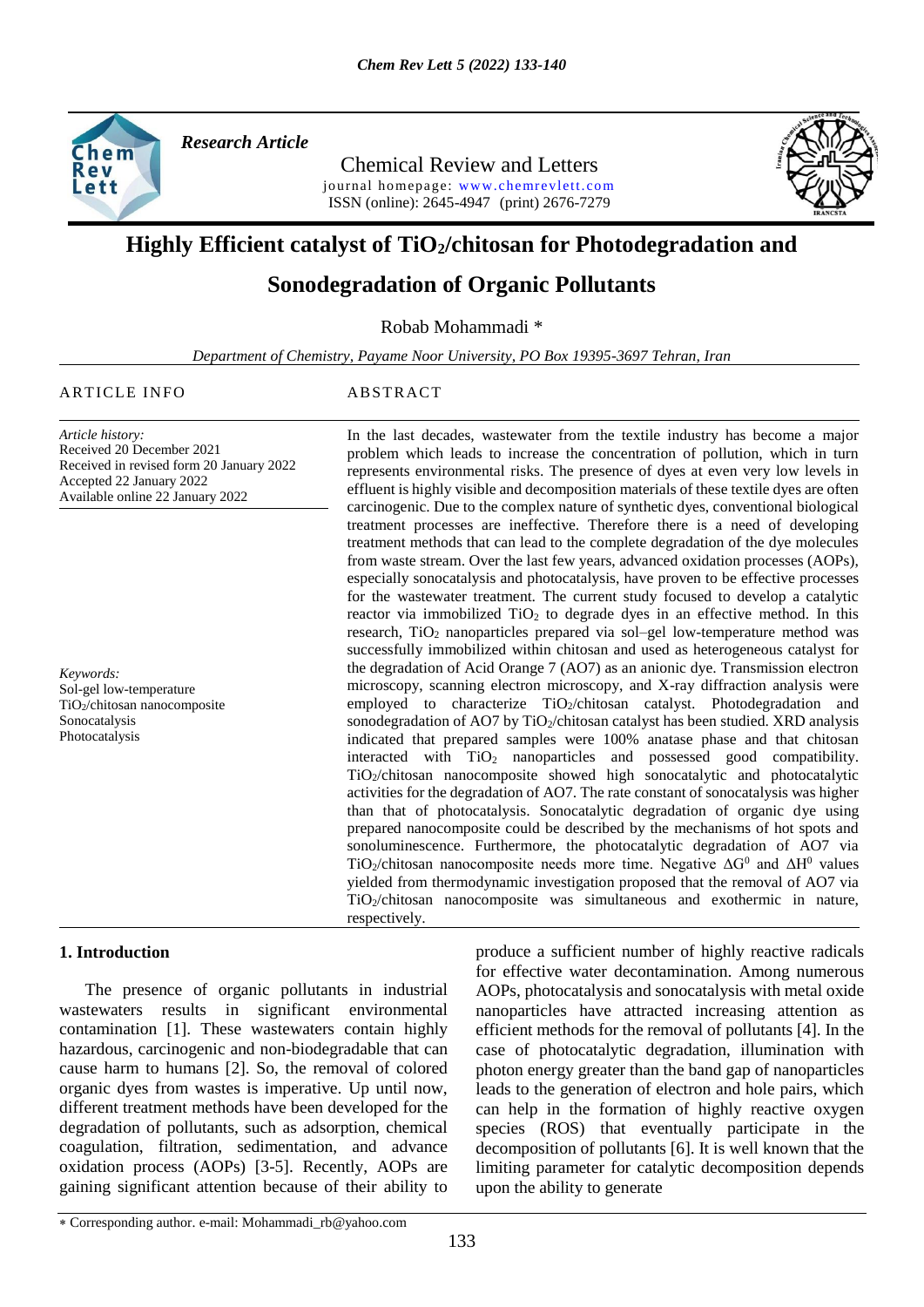greater numbers of ROS [7]. Sonocatalytic decomposition of pollutants is caused via a chemical influence of ultrasonic (US) waves which arises from acoustic cavitation, i.e., generation, growth, and collapse of bubbles in a liquid [8]. The transient bubble collapse produces a localized hot spot with a very high temperature. Under such extreme conditions, thermal degradation of water takes place, resulting in the generation of highly reactive radical species, which can oxidize and decompose organic pollutants in water [9].

 Semiconductor based photocatalysis technique is one of the most investigated procedures for the removal of pollutants  $[10]$ . Among various semiconductors,  $TiO<sub>2</sub>$ shows the most suitable properties: it is chemically and biologically inert, stable, non-toxic, cheap and easy to generate [9].  $TiO<sub>2</sub>$  under UV light irradiation can generate oxidative (OH) and reductive  $(0_2^-)$ ) species, which are able to remove various organic and inorganic compounds [5]. However, the obligation to separate the nanomaterials from the suspension after treatment restricts the process development. The above problems may be prevented via immobilization of the nanomaterials over appropriate supports [11]. The application of immobilized materials includes various benefits such as easy separation of the adsorbent, high adsorbent density and enhancing the retention of adsorbent in the reactor [12]. Chitosan is a natural polymer generated from brown algae, which has been widely employed in immobilization studies because of simple preparation, hydrophilicity and high adsorption potential to eliminate the pollutants [13]. Furthermore, adsorption capacity of the chitosan for sequestering anionic dyes because of the electrostatic attraction between the protonated amine groups on the chitosan and the sulfonic groups of the anionic dyes would be beneficial to increase the adsorption of anionic dyes together with the immobilized adsorbent [14].

 The chemical applications of ultrasound, "sonochemistry" has shorter reaction times, is more likely to undergo a complete chemical reaction and more ordered crystallization. Sonochemistry is a procedure of cavitation that refers to the rapid growth and implosive collapse of bubbles in a liquid in an unusual reaction environment [15]. Sonocatalytic procedure, which is a combination of catalyst with ultrasonic has widely considered overcoming obstacles. Besides, the sonocatalytic performance to degrade organic pollutants can be enhanced because of a synergistic effect of ultrasonic illumination with a solid catalyst [16].

 In recent decades, photocatalysis and sonocatalysis processes are considered as efficient methods for the elimination of pollutants. However, the comparative investigations of these processes are scarce in the literature. In order to detect if  $TiO<sub>2</sub>/chiosan$ nanocomposite can act as a sonocatalyst for removal of AO7, the present work focuses on the investigation and comparison of AO7 degrading in the sonocatalytic and

photocatalytic procedures.

 The aim of the present study was to prepare TiO2/chitosan nanocomposite and evaluate its catalytic activity for the removal of an anionic dye (Acid Orange 7) from aqueous solutions. To find out which energy source is better in terms of the synergistic effect with  $TiO<sub>2</sub>/chiosan nanocomposite$  for the removal of dye, UV-C light and US waves were used as sources of energy. In addition, the photodegradation and sonodegradation mechanisms of AO7 on  $TiO<sub>2</sub>/chiosan$ nanocomposite were presented. The suggested mechanism of AO7 sonocatalytic degradation involves the sonochemical oxidation of AO7 molecules by OH. /HO<sup>2</sup> radicals in solution and AO7 oxidation at the surface of  $TiO<sub>2</sub>/chitosan nanocomposite in the presence$ of O<sup>2</sup> activated by the cavitation event. These results are being compared herein with those of the photocatalytic AO7 degradation results.

# **2. Experimental**

# *2.1. Materials*

Titanium tetraisopropoxide (TTIP), glacial acetic acid (AcOH) and calcium chloride were purchased from Merck, Germany. AO7 were purchased from Alvan sabet company, Iran. Chitosan, which was of analytical grade, was purchased from Sigma-Aldrich.

# *2.2. Synthesis of TiO<sup>2</sup> nanopowders by sol–gel lowtemperature method in the presence of acetic acid under 0˚C.*

 According to our previous work, in a flask kept in an ice/water bath, 3.78 g of acetic acid (AcOH) was mixed with 18.38 g of TTIP. Then, 220 mL of distilled water was added dropwise in about 30 min while stirring vigorously. The TTIP: AcOH: H2O molar ratios were 1:1:200. The obtained sol—solution was kept in darkness for 12 h for nucleation procedure. Yielded solution was placed in an air oven at 70˚C for gelation process. The gel was then dried at 100˚C for overnight. The dry gel powder was calcined at 450˚C for 3 h. [17].

# *2.3. Preparation of TiO2/chitosan nanocomposite*

To prepare TiO<sub>2</sub>/chitosan nanocomposite, first chitosan (8 g) was dissolved in 1000 mL of 1 M acetic acid and then mixed via magnetic stirrer at 100 rpm for 2 h. TiO<sub>2</sub> nanoparticles  $(4 \text{ g})$  was added to the concentrated solution and mixed using magnetic stirrer for 1 h to reach homogeneity. The resulted mixture was kept for 8 h in a stable place. The weight ratio of chitosan to  $TiO<sub>2</sub>$  was 2:1. The mixture was added dropwise via a syringe to a mixture solution of NaOH (1.3 ml) and ethanol (20 ml). Then, they were stored in the solution for 24 h to allow the nanocomposite to be formed. The resulted sample was withdrawn from the solution and washed with deionized water several times to remove impurities. The obtained nanocomposite was dried in room temperature [18].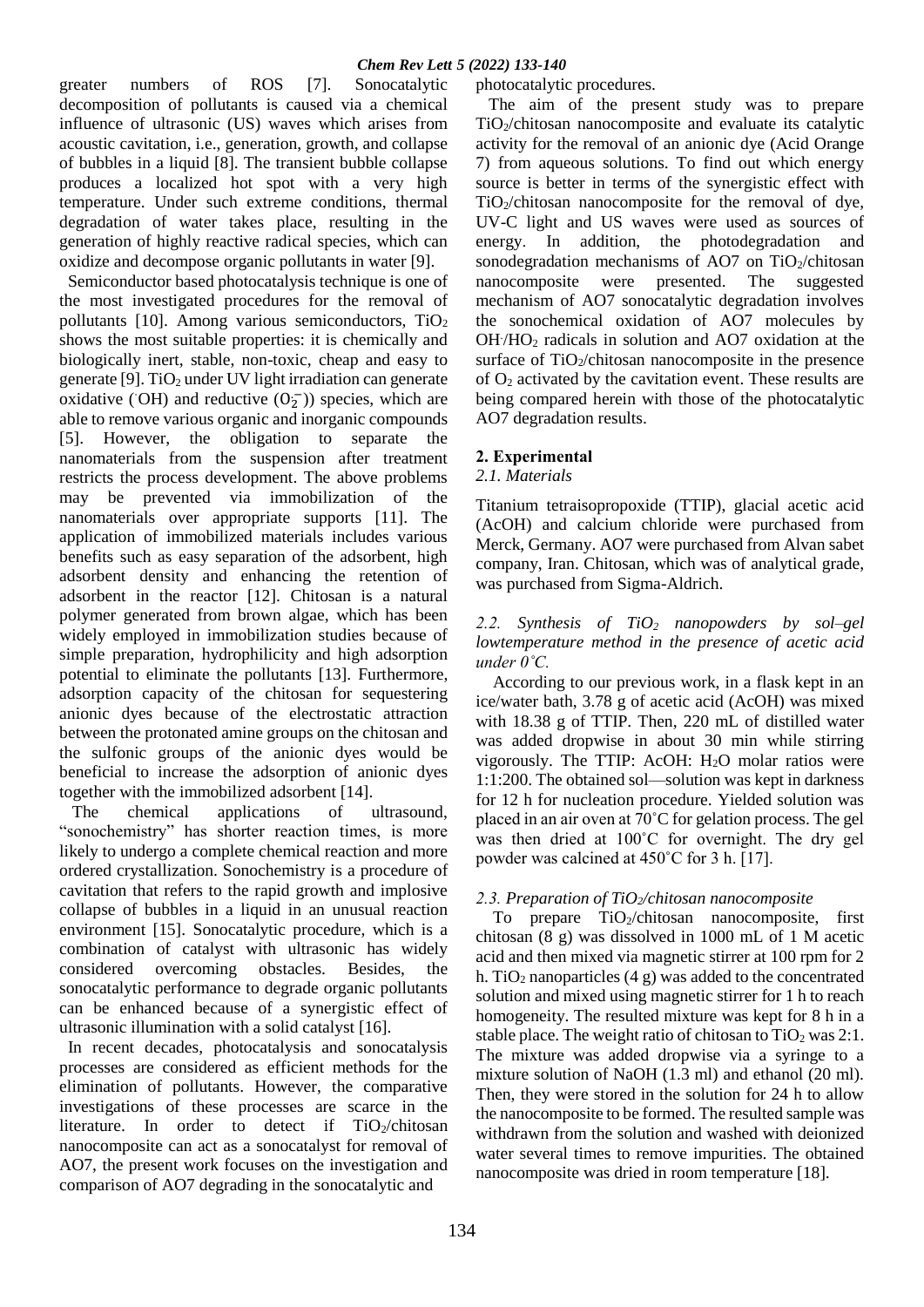#### *2.4 Characterization of prepared samples*

 The crystal phase composition and the size of synthesized materials were recorded via X-ray diffraction (XRD) (Siemens/D5000) with Cu Kα radiation (0.15478 nm) in the 2θ scan range of 10°–70°. The mean particle size (D in nm) was estimated by Scherrer's formula [19]:

$$
D = \frac{k\lambda}{\beta cos \theta} \tag{1}
$$

where k is a constant equal to 0.89,  $\lambda$ , the wavelength of the X-ray equal to  $0.154056$  nm,  $β$ , the full width at half maximum intensity (FWHM) and  $\theta$ , the half diffraction angle of the peak.

 Size of the synthesized nanocomposite was measured via TEM instrument (Philips CM-10 HT-100 kV). The morphology of the synthesized nanocomposite was obtained by scanning electron microscope (SEM) (Philips XL-30ESM).

#### *2.5 Studies and analysis*

 Removal of AO7 under UV irradiation was applied as a model reaction to investigate the photocatalytic and sonocatalytic activity of prepared samples. Photocatalytic removal investigations were carried out at atmospheric pressure in a batch quartz reactor. Artificial irradiation was supplied via 15W (UV-C) mercury lamp (Philips, Holland) emitted around 254 nm positioned above the batch photoreactor. In each test, 40 mg of catalyst and 20 mg  $L^{-1}$  of AO7 were fed into the reactor and allowed to establish an adsorption–desorption equilibrium for 25 min in the darkness. The zero time reading was yielded from blank solution stored in the dark. While vigorous stirring, the reaction mixture was illuminated via UV light. The residual of AO7 was determined via UV-vis Perkin-Elmer 550 SE spectrophotometer at wavelength of 483 nm. Experimental set-up for the sonodegradation of AO7 via TiO<sub>2</sub>/chitosan nanocomposite was similar to that of the photocatalytic removal of AO7. However, for the batch AO7 of AO7 via TiO $_2$ /chitosan nanocomposite without light illimination, the set-up was exposed to sonication at ultrasonic power of 300 W. Pseudofirst order kinetics can be applied to describe the kinetic of the degradation rate of most organic dyes [20].

$$
\frac{-dC}{dt} = k_{obs}C \tag{2}
$$

In this equation,  $k_{obs}$  is the apparent rate constant which influenced via dye concentration. The following equation will be obtained via the integrating of this equation (with the same restriction of  $C = C_0$  at  $t = 0$ :

$$
ln \frac{C_0}{C_t} = k_{obs}t
$$
 (3)

 $k_{obs}$  can be estimated from the plot of  $ln(C_0/C)$  versus t. The slope of this plot is equal to  $k_{obs}$ .

#### **3. Results and discussion**

*3.1. Characterization of prepared samples*

The XRD patterns of  $TiO<sub>2</sub>$  and  $TiO<sub>2</sub>/chiosan$  samples are illustrated in Fig. 1 (a) and (b) respectively. The  $2\theta$ peaks at  $25.3°$  confirm the TiO<sub>2</sub> anatase structure without traces of the rutile and brookite phases (JCPDS card no 21–1272) [21]. From Fig. 1 (b), no chitosan crystal phase was detected in the XRD spectrum of  $TiO<sub>2</sub>/chiosan$ nanocomposite. Therefore, the procedure of dispersion in chitosan has no effect on the crystal form of titanium dioxide nanopowders. However, the peak intensity was altered due to the H-bonding between chitosan and  $TiO<sub>2</sub>$ [22]. In general, the intensity of the diffraction peaks of  $TiO<sub>2</sub>/chiosan$  is higher than that of  $TiO<sub>2</sub>$ , indicating an increasing of crystallinity due to lattice distortion. The average size of crystallites for  $TiO<sub>2</sub>$  and  $TiO<sub>2</sub>/chiosan$ detected from the XRD pattern based on the Scherrer's formula were about 10 and 8.3 nm, respectively. Smaller crystal size obtained for  $TiO<sub>2</sub>/chiosan$  shows that chitosan is able to hinder the crystal growth of  $TiO<sub>2</sub>$ .



**Figure 1.** XRD patterns of (a)  $TiO<sub>2</sub>$  and (b)  $TiO<sub>2</sub>/chiosan$ samples.

The morphology of  $TiO<sub>2</sub>/chiosan$  sample was investigated by SEM (Fig. 2). The fine spherical nanostructures on surface for prepared sample can be seen from this figure. It can be concluded that chitosan is compatible with titanium dioxide nanoparticles. It is because of hydrogen bond formation between hydroxyl groups on the surface of titanium dioxide and chitosan [23]. Based on results, physical interaction, mainly hydrogen bonding, plays important role in binding the materials into the chitosan matrix. Also, highly porous structure of  $TiO<sub>2</sub>/chiosan$  proposes the appropriate of the sample as an effective adsorbent for removal of AO7.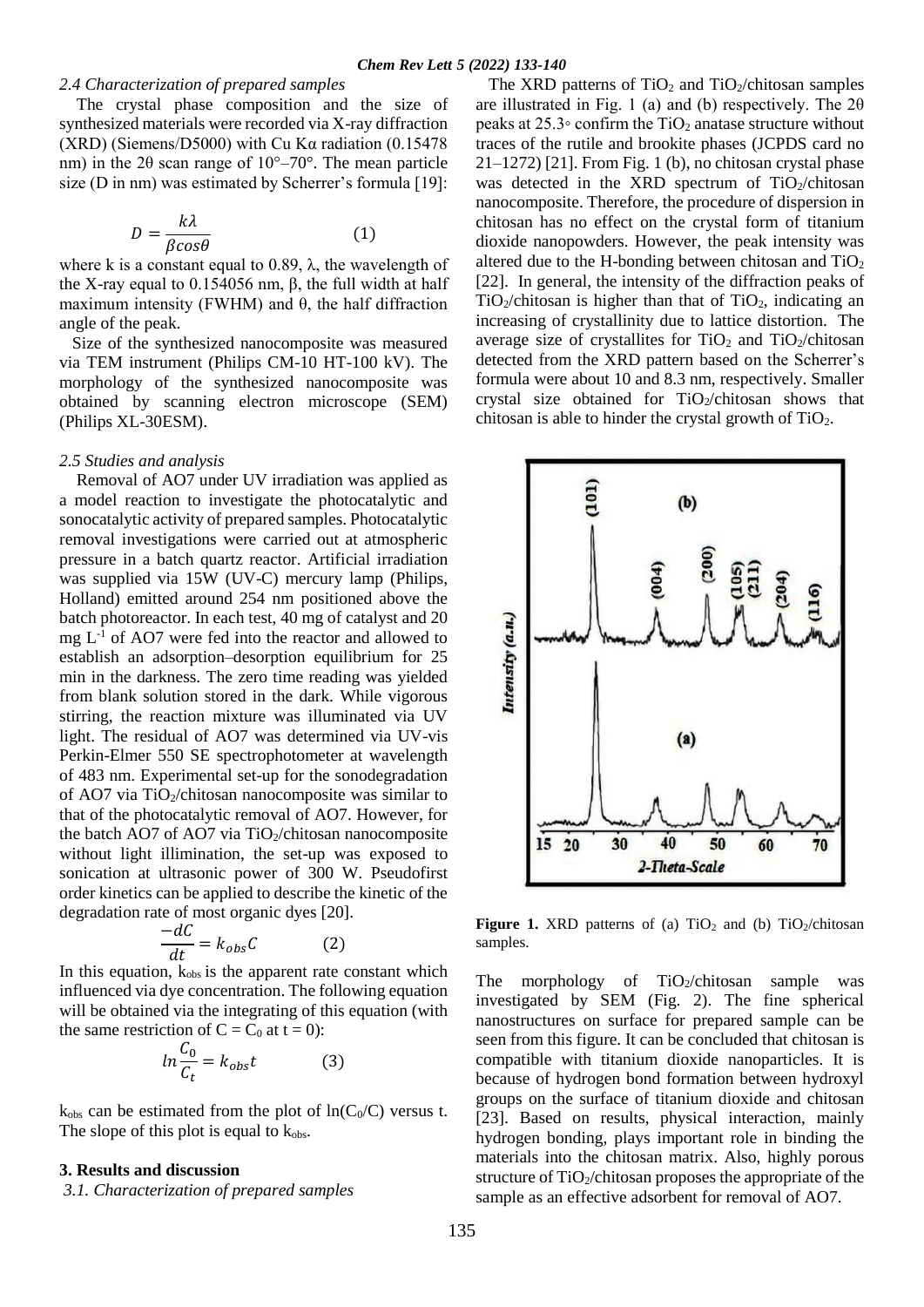

Figure 2. SEM image of TiO<sub>2</sub>/chitosan nanocomposite.

TEM image of  $TiO<sub>2</sub>/chiosan$  nanocomposite is shown in Fig. 3. The average size of the primary particles estimated from the TEM image is about 7–10 nm, which is in good agreement with that estimated from the XRD pattern via Scherrer equation. Chitosan layers on the titanium dioxide surface attached together and formed the porous structure. The porous structure can play a vital role in the specific interactions of nanocomposite with AO7 molecules.



**Figure 3.** TEM image of TiO<sub>2</sub>/chitosan nanocomposite.

#### *3.2 Photodegradation of* AO7 *via synthesized samples*

 The results of photocatalytic removal of dye via prepared samples under UV illumination are presented in Fig. 4. It could be observed that the  $TiO<sub>2</sub>/chiosan$ nanocomposite has more photocatalytic activity than TiO2. The following mechanism would be proffered for the photocatalytic reactions [24].

a) When titanium dioxide is illuminated with UV light, electrons in the valence band are promoted to the conduction band. So, some holes and additional electrons are generated in the valance bond and conduction bond respectively.

$$
TiO_2 + h\vartheta \to h_{vb}^+ + e_{cb}^- \qquad (3)
$$

b) The positive charged hole may react with  $H_2O$  to generate OH'.

 $h_{vb}^+ + H_2O \rightarrow H^+ + OH^-$ (4)

c) The reaction between conduction-band electrons  $(e<sup>o</sup>)$  and proper electron acceptors (such as  $O<sub>2</sub>$ ) can generate Superoxide radicals.

$$
e_{cb}^- + O_2 \to O_2^- \tag{5}
$$

d) Superoxide radicals can produce other species such as hydrogen peroxide  $(H_2O_2)$ , hydroperoxy (HO<sub>2</sub>) and hydroxyl (OH·) radicals.

$$
O_2^- + H^+ \to HO_2
$$
 (6)  
HO<sub>2</sub> + O<sub>2</sub><sup>-</sup> + H<sup>+</sup>  $\to$  H<sub>2</sub>O<sub>2</sub> + O<sub>2</sub> (7)  
H<sub>2</sub>O<sub>2</sub> + e<sub>cb</sub><sup>-</sup>  $\to$  OH<sup>-</sup> + OH<sup>-</sup> (8)  
OH<sup>-</sup> + h<sub>vb</sub><sup>+</sup>  $\to$  OH<sup>-</sup> (9)

From Fig. 4, TiO2/chitosan shows higher activity than titanium dioxide. Ti-OH groups in  $TiO<sub>2</sub>$  can incorporate with positively charged amino groups in the chitosan. It is well known that grafting of these functional groups is desirable for the adsorption of AO7 containing negatively charged sulfonated groups.



**Figure 4.** Photocatalytic degradation of AO7 in the presence of (a)  $TiO<sub>2</sub>$  and (b)  $TiO<sub>2</sub>$  chitosan samples.

#### *3.3 Sonodegradation of AO7 via prepared samples*

The degradation rate of AO7 was studied by exposing the pollutant solution to ultrasonication in the absence and in the presence of synthesized  $TiO<sub>2</sub>/chiosan$ . AO7 undergoes negligible degradation under direct ultrasonic illumination in the absence of  $TiO<sub>2</sub>/chiosan$ . This can be related to the low rate of OH. generation by sonolysis alone. Therefore, the presence of  $TiO<sub>2</sub>/chiosan$  exhibited brilliant results as a sonocatalyst in the degradation of AO7 (Figure 5). This fact can be attributed to the increased number of cavitation bubble which occurs on the surface of  $TiO<sub>2</sub>/chiosan$  and yielded in water cleavage and formation of excess OH. . Also, the fast degradation of AO7 by sonocatalytic procedure in the presence of  $TiO<sub>2</sub>/chiosan$  is related to the sonoluminescence mechanism. Sonoluminescence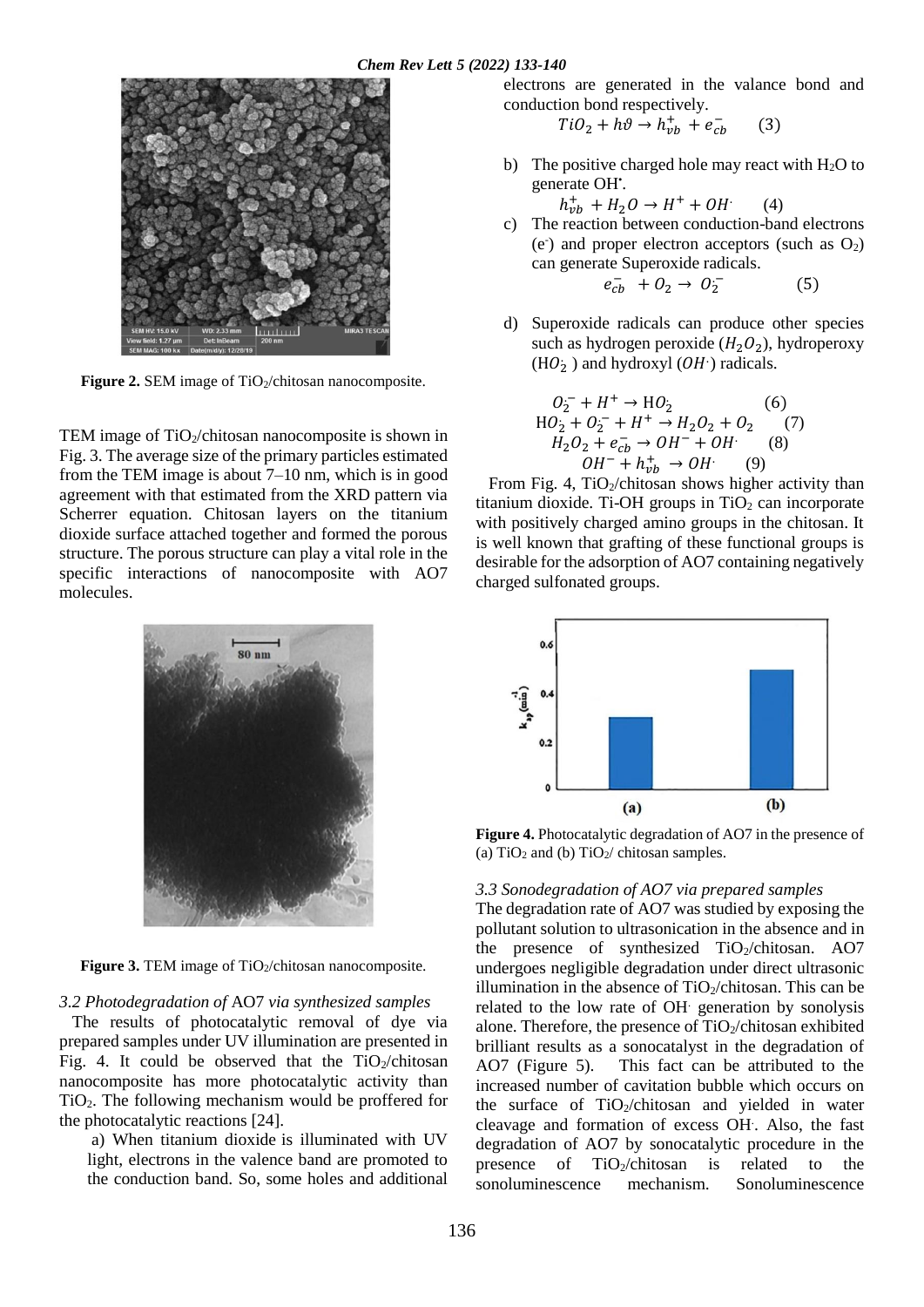involves an intense UV-light, which promotes TiO2/chitosan nanocomposite to act as an efficient photocatalyst during ultrasonic irradiation [25]. The sonodegradation mechanism of AO7 on TiO<sub>2</sub>/chitosan can be explained as follows:

 The chemical influences of ultrasound are because of the phenomenon of cavitation which is the nucleation, growth, and collapse of bubbles in a liquid [26]. The collapse of the bubbles induces high-energy phenomena, i.e., high temperature and pressure (~5000 K and 500 bars), electrical discharges, and plasma influences. The consequences of these extreme conditions are the direct thermal dissociation (sonolysis) of dissolved  $O_2$  and  $H_2O$ molecules into highly reactive radical species:

$$
H_2O \xrightarrow{US/Sonolysis} H + OH \qquad (10)
$$
  

$$
O_2 \xrightarrow{US/Sonolysis} 2O \qquad (11)
$$

These oxygen radicals can react with  $H_2O$  to generate hydroxyl radicals:

$$
H_2O+O\rightarrow 2OH \qquad (12)
$$

 Based on researches, sonochemistry also involves the emission of light energy for a short period of time. The radiation can lead to the photoexcitation of electrons from the valence band to the conduction band, thus leading to the generation of electron-hole pairs in a similar manner as explained above for the photocatalysis [27]. OH. with high oxidizing activity can more react with AO7 and decompose it into small species. The organic pollutant decomposition mechanism included: (1) Adsorption, the electrostatic attraction between -NH<sub>3</sub><sup>+</sup> group of chitosan and  $-SO<sub>3</sub>$  of AO7 molecules; (2) sonocatalysis, the sonocatalytic degradation of pollutant via ultrasonic illumination began with excitation of  $TiO<sub>2</sub>$  and generation of electron-hole pairs. High oxidation valence-band holes (h<sup>+</sup> ) can oxidize pollutant. Water decomposition or reaction of h<sup>+</sup> with OH<sup>-</sup> can generate OH . Meanwhile, the reaction between conduction-band electrons (e) and proper electron acceptors (such as  $O_2$ ) yielded oxidative radicals. The generated OH can easily degraded pollutant molecules [28].



**Figure 5.** Sonocatalytic degradation of AO7 in the presence of (a) US only, (b)  $TiO<sub>2</sub>$ , (c)  $TiO<sub>2</sub>/chiosan samples$ .

# *3.4 Comparison of Efficiency of Photocatalysis and Sonocatalysis of TiO2/chitosan nanocomposite*

 The degradation rate of AO7 by photolysis and sonolysis processes in the presence of  $TiO<sub>2</sub>/chiosan$ nanocomposite is presented in Fig. 6. It can be seen that sonodegradation process is faster than photodegradation process. Therefore, US illumination is a better source than UV-visible illumination for the degradation of AO7 in the presence of  $TiO<sub>2</sub>/chiosan$  nanocomposite.

 $TiO<sub>2</sub>$  nanoparticles have a lower band gap (3.2 eV). So, electron-hole recombination is faster and easier [29]. Therefore, the generation of hydroxyl radicals is difficult, which results in lower degradation of AO7 in the case of photocatalysis. In the presence of  $TiO<sub>2</sub>/chiosan$ nanocomposite, the sonodegradation rate of dye was increased. This is because of synergistic effects of ultrasound and solid catalyst, namely [30], (i) added materials could provide additional nuclei for cavitation bubble generation, (ii) US illumination increases the mass transfer of AO7 between the liquid phase and TiO2/chitosan surface, (iii) US illumination enhances the active surface area because of ultrasound disaggregating, and (iv) the catalyst can be promoted via ultrasoundinduced luminescence which has a wide wavelength. This phenomenon can enhance the production of hydroxyl radicals in the reaction mixture [31]. Therefore, sonocatalysis can increase the degradation rate of dyes.



**Figure 6.** Degradation rates of AO7 under (a) UV-visible illumination and (b) US illumination.

### *3.5 Thermodynamic study*

 Temperature can influence physical and chemical reactions. In order to investigate the influence of temperature on catalytic degradation, standard enthalpy, standard entropy, and standard free energy, which may be obtained by Gibbs free energy equation, can be used to verify the characteristics of the catalytic process, such as whether it is endothermic/exothermic, spontaneous/nonspontaneous, and etc [32].

 The thermodynamic investigation was performed by changing the solution temperature between 298 and 313 K. The free energy change or Gibbs free energy  $(\Delta G^0)$  (kJ mol<sup>-1</sup>), enthalpy change  $(\Delta H^0)$  (kJ mol<sup>-1</sup>) and entropy change  $(\Delta S^0)$  (kJ mol<sup>-1</sup> K<sup>-1</sup>) for the sonodegradation of AO7 by TiO<sub>2</sub>/chitosan were estimated via Eqs.  $(10)$  and (11):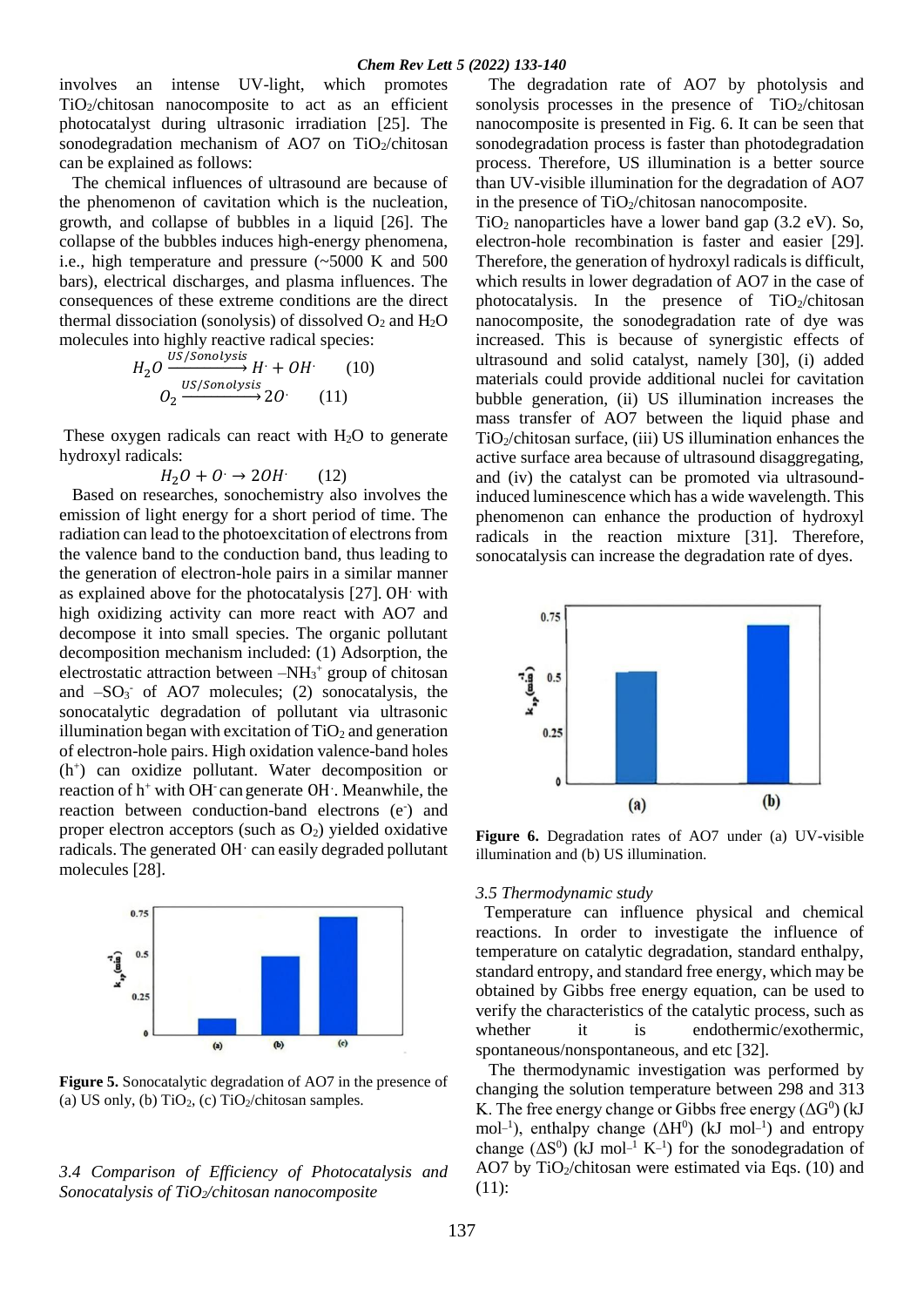$$
\Delta G^0 = -RTlnK_D \qquad (10)
$$

$$
lnK_D = \left(\frac{\Delta S^0}{R}\right) - \left(\frac{\Delta H^0}{RT}\right) \qquad (11)
$$

where R, T (K) and  $K_D$  ( $q_e/C_e$ ) are the universal gas constant, temperature and the distribution coefficient, respectively [23]. To study the thermodynamic of AO7 sonodegradation by TiO2/chitosan nanocomposite, thermodynamic constants such as  $\Delta G^0$ ,  $\Delta H^0$  and  $\Delta S^0$  were estimated by Eqs. (10) and (11). From the slope  $(-\Delta H^0/R)$ and intercept  $(\Delta S^0/R)$  of the plot of ln K<sub>D</sub> versus 1/T, the  $\Delta H^0$  and  $\Delta S^0$  were calculated, respectively (Fig. 7). The values of these factors are listed in Table 1. Table 1 demonstrates the negative  $\Delta G^0$  values, implying spontaneous nature of AO7 sonodegradation. A negative  $\Delta H^0$  implies an exothermic degradation procedure for AO7 pollutant. The negative value of  $\Delta S^0$  indicates the decline of degree of freedom of adsorbed AO7 on the binding sites of the catalyst at the solid–solution interface, indicating a strong binding of dye ions onto the active sites [33]. In agreement to the current study, Yakout et al. reported an exothermic, feasible and spontaneous process for Sono-sorption of crystal violet dye from aqueous solution by activated charcoal [33]. Jabeen et al. investigated degradation of Rhodamine-B dye via  $Pd/ZrO<sub>2</sub>$  catalyst, and found that the degradation process was spontaneous and exothermic [34].

 A study focused on the sonodegradation of Acid Red 1 by zinc sulfide-titanium dioxide nanotubes (ZnS-TNTs) exhibited a behavior different from this trend. In order to investigate the effect of temperature on sonodegradation of Acid Red 1, experiments were conducted at 298-318 K. Interestingly, the value of enthalpy change was negative. This indicated that, the sonocatalysis process was endothermic [35].



**Figure 7.** Thermodynamic profile for AO7 degradation by TiO2/chitosan nanocomposite.

Table 1. Obtained parameters from thermodynamic study of AO7 degradation by  $TiO<sub>2</sub>/chiosan nanocomposite$ .

Temperature (K)  $(\Delta G^0)$  (kJ mol<sup>-1</sup>)  $(\Delta S^0)$  (kJmol<sup>-1</sup> K<sup>-1</sup>)  $(\Delta H^0)$  (kJ mol<sup>-1</sup>)

| 298 | $-1.6$  | $-0.0088$                | $-4.19$                  |
|-----|---------|--------------------------|--------------------------|
| 303 | $-1.57$ | $\overline{\phantom{0}}$ | -                        |
| 308 | $-1.54$ | $\overline{\phantom{0}}$ | $\overline{\phantom{0}}$ |
| 313 | $-1.5$  | $\overline{\phantom{0}}$ | -                        |
|     |         |                          |                          |

#### **4. Conclusion**

 The present study was carried out to prepare and evaluate the efficiency of  $TiO<sub>2</sub>/chiosan$  nanocomposite to photodegrade and sonodegrade an anionic dye (AO7) from aqueous solution. SEM analysis showed a highly porous structure for  $TiO<sub>2</sub>/chiosan nanocomposite$ , which is suitable for sequestering dye molecules in aqueous solutions. The average size of the primary particles estimated from the TEM image was about 7–10 nm. The synergistic effect of TiO<sub>2</sub>/chitosan nanocomposite and sonocatalysis has been demonstrated to be more effective in degrading AO7 as compared to  $TiO<sub>2</sub>/chiosan$ nanocomposite and photocatalysis. Sonocatalytic degradation of AO7 in the presence of  $TiO<sub>2</sub>/chiosan$ nanocomposite could be described via the mechanisms of hot spots and sonoluminescence. Furthermore, the photocatalytic degradation of AO7 via TiO<sub>2</sub> /chitosan nanocomposite needs more time. Overall, the application of  $TiO<sub>2</sub>/chiosan nanocomposite can be a promising and$ efficient approach for the sonocatalysis of dyes. The results of thermodynamic investigation showed that the removal of AO7 by TiO<sub>2</sub> /chitosan nanocomposite is spontaneous and exothermic.

#### **Acknowledgment**

The author acknowledges the support of the Payame Noor University of Iran.

#### **References**

- [1] B. Neppolian, A. Bruno, C. L. Bianchi, M. Ashokkumar, Graphene oxide based Pt–TiO<sub>2</sub> photocatalyst: Ultrasound assisted synthesis, characterization and catalytic efficiency. *Ultrason. Sonochem.,* 19 (2012) 9–15.
- [2] N. Raghavan, S. Thangavel, G.Venugopal, Enhanced Photocatalytic Degradation of Methylene Blue Using ZnFe<sub>2</sub>O<sub>4</sub> /MWCNT Composite Synthesized by Hydrothermal Method.*Mater. Sci. Semicond. Proces.,*30 (2015) 321-329.
- [3] L. Parizot, T. Chave, M. E. Galvez, H. Dutilleul, P. Da Costa, S.I. Nikitenko, Sonocatalytic oxidation of EDTA in aqueous solutions over noble metal-free  $Co<sub>3</sub>O<sub>4</sub>/TiO<sub>2</sub>$ catalyst. *Appl. Catal. B Environ.,* 241 (2019) 570–577. E. J. Park, J. Yi ,K. H. Chung , D. Y. Ryu, J. Choi, K.Park,Oxidative stress and apoptosis induced by titanium dioxide nanoparticles in cultured BEAS-2B cells. *Toxicol. Lett.,*180 (2008) 222-229.
- [4] S. B. Potdar, B. V. S. Praveen, S. H. Sonawane, Sonochemical approach for synthesis of zinc oxide-poly methyl methacrylate hybrid nanoparticles and its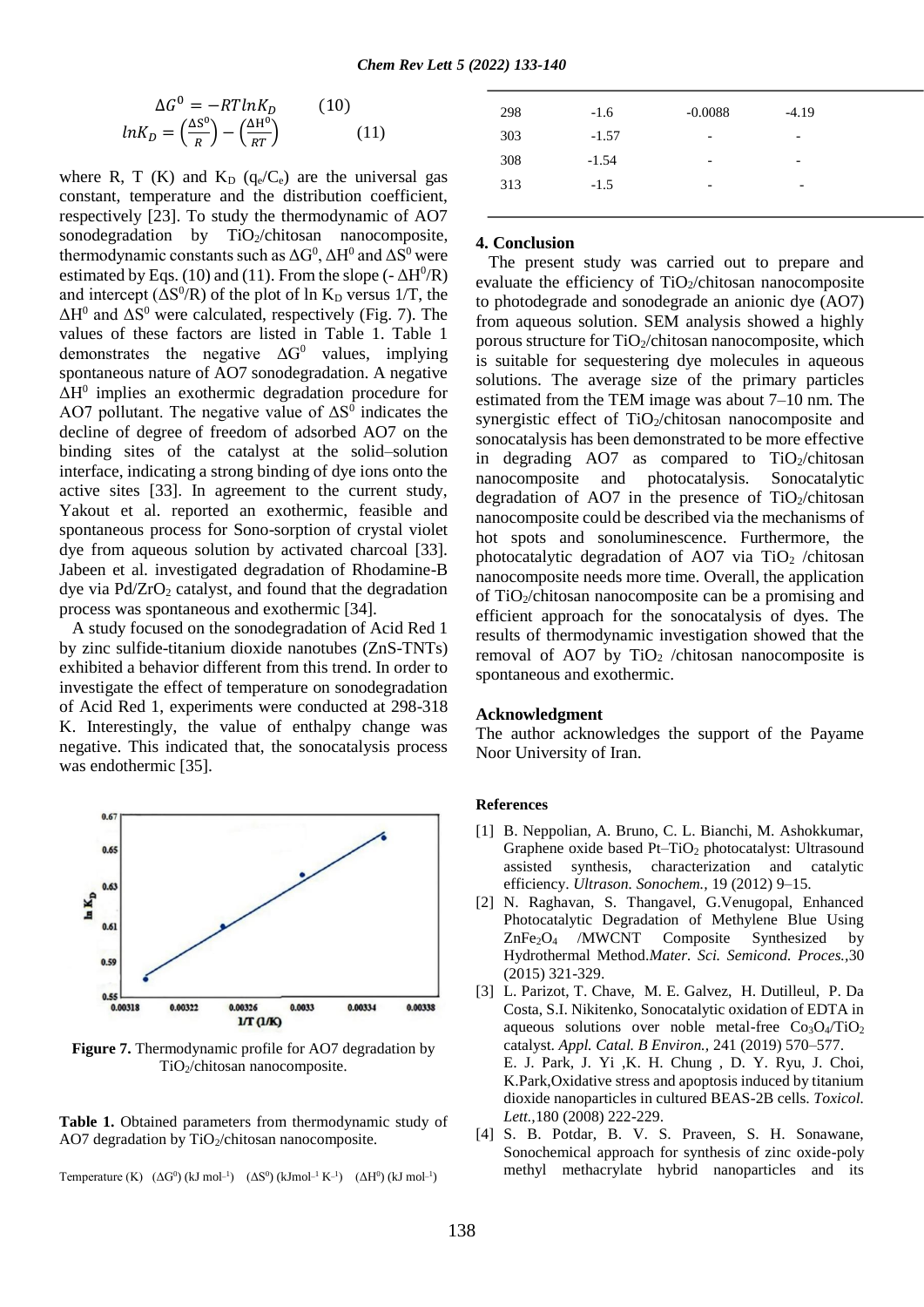application in corrosion inhibition. *Ultrason. Sonochem.,* 68 (2020) 1–7.

- [5] J. Balachandramohan, T. Sivasankar, M. Sivakumar,Facile sonochemical synthesis of Ag<sub>2</sub>O-guar gum nanocomposite as a visible light photocatalyst for the organic transformation reactions. *J. Hazard. Mater.,* 385 (2020) 121-129.
- [6] [C. Zhong, X. Xiong,](https://www.sciencedirect.com/science/article/pii/S030094402100357X#!) Preparation of a composite coating film via vapor induced phase separation for air purification and real-time bacteria photocatalytic inactivation, *[Prog.](https://www.sciencedirect.com/science/journal/03009440)  [Org.Coat.,](https://www.sciencedirect.com/science/journal/03009440)* [161 \(2021\)](https://www.sciencedirect.com/science/journal/03009440/161/supp/C) 106486-106494.
- [7] J. A. Pinedo-Escobar, J. Fan, E. Moctezuma, C. Gomez-Solís, C. J. C. Martinez, E. Gracia-Espino, Nanoparticulate double-heterojunction photocatalysts comprising  $TiO<sub>2</sub>$  $(Anatase)/WO3/TiO<sub>2</sub>$  (Rutile)with enhanced photocatalytic activity toward the degradation of methyl orange under near-ultraviolet and visible light. *ACS. Omega.,* 6 (2021) 11840–11848.
- [8] R. Mohammadi, H. Eskandarloo, M. Mohammadi, [Application of artificial neural network \(ANN\) for](https://scholar.google.com/citations?view_op=view_citation&hl=en&user=e5l5iLIAAAAJ&citation_for_view=e5l5iLIAAAAJ:ufrVoPGSRksC)  modeling of dyes decolorization by  $Sn/Zn-TiO<sub>2</sub>$ [nanoparticles,](https://scholar.google.com/citations?view_op=view_citation&hl=en&user=e5l5iLIAAAAJ&citation_for_view=e5l5iLIAAAAJ:ufrVoPGSRksC) *Desal. Wat. Treat.,* 55 (2015) 1922-1931.
- [9] A. Salma, H.V. Lutze, T.C. Schmidt, J. Tuerk, Photolytic degradation of the b-blocker nebivolol in aqueous solution. *Wat. Res.,* 116 (2017) 211 – 219.
- [10]H. Tibolla, J. T. Martins, F. M. Pelissari, E. M. Lanzoni, A.Vicente, Banana starch nanocomposite with cellulose nanofibers isolated from banana peel by enzymatic treatment :In vitro cytotoxicity assessment. *Carbohydr. Polym.,* 207 (2019) 169–179.
- [11] C. Wattanawikkam, W. Pecharapa, Structural studies and photocatalytic properties of Mn and Zn co-doping on TiO<sup>2</sup> prepared by single step sonochemical method. *Radiat. Phys. Chem.,* 2020 (171) 108714-108720.
- [12]K. Devagi, N. L. B. Ahmad, M. B. M. Sedik, T. Y. Guan,Y. Chin, Performance of solar photocatalysis and photo-fenton degradation of palm oil mill effluent. *Malays. J. Anal. Sci.,* 21 (2017) 996–1007.
- [13] A. F. Hassan, H. Elhadidy, Effect of  $Zr^{+4}$  doping on characteristics and sonocatalytic activity of  $TiO<sub>2</sub>/carbon$ nanotubes composite catalyst for degradation of chlorpyrifos.Phy. Chem. Solids. 10 (2019) 13–25.
- [14]S. Mugundan, B. Rajamannan, G. Viruthagiri, N.Shanmugam, R. Gobi, P. Praveen, Synthesis and characterization of undoped and cobalt-doped TiO<sup>2</sup> nanoparticles via sol-gel technique. *Appl. Nanosci.,* 5 (2015) 449−456.
- [15]M. A. Fahad, S. Nouham, J. Mahjoub, G. Adel, E. Yassine,Populus tremula, Nerium oleander and Pergularia tomentosa seed fibers as sources of cellulose and lignin for the bio-sorption of methylene blue. *Int. J. Biol. Macromol.* 121 (2019) 655–665.
- [16]R. Mohammadi, B. Massoumi, B. Emamalinasabb,  $H.Eskandarloo,$   $Cu-doped$   $TiO<sub>2</sub>-graphene/alginate$ [nanocomposite for adsorption and photocatalytic](https://scholar.google.com/citations?view_op=view_citation&hl=en&user=e5l5iLIAAAAJ&cstart=20&pagesize=80&citation_for_view=e5l5iLIAAAAJ:hqOjcs7Dif8C)  degradation of [methylene blue from aqueous](https://scholar.google.com/citations?view_op=view_citation&hl=en&user=e5l5iLIAAAAJ&cstart=20&pagesize=80&citation_for_view=e5l5iLIAAAAJ:hqOjcs7Dif8C)  [solutions,](https://scholar.google.com/citations?view_op=view_citation&hl=en&user=e5l5iLIAAAAJ&cstart=20&pagesize=80&citation_for_view=e5l5iLIAAAAJ:hqOjcs7Dif8C)*Desalin. Water. Treat.,*82 (2017) 81-90.
- [17]M. Li, L. Gu, T. Li, S. Hao, F. Tan, D. Chen, D. Zhu, Y.Xu, C. Sun, Z. Yang, TiO2-seeded hydrothermal growth of spherical  $BaTiO<sub>3</sub>$  nanocrystals for capacitor energy-storage application. *Crystals.,* 10 (2020) 1−15.
- [18]N. Kaur, G. Kaur, A. Bhalla, J. S. Dhau, G. R. Chaudhary, Metallosurfactant based Pd-Ni alloy nanoparticles as a proficient catalyst in the Mizoroki Heck coupling reaction, *Green. Chem.,* 20 (2018)1506–15140.
- [19]R. Senthil Kumar, B. Gnanavel, High performance catalytic activity of pure and silver  $(Ag)$  doped  $TiO<sub>2</sub>$ nanoparticles by a novel microwave irradiation technique. *J. Mater. Sci. Mater. El.,* 28 (2017) 4253−4259.
- [20]H. Sutrisno, A. Ariswan, D. Purwaningsih, Effect of V dopant on physicochemical properties of vanadium-doped anatase synthesized via simple reflux technique. *J. Math. Fund. Sci.,* 48 (2016) 82−93.
- [21]S. R. abhajeet, R. K. Sonker, B. C. Yadav, Zn-Doped TiO2 nanoparticles employed as room temperature liquefied petroleum gas sensor. *Adv. Sci.,* 10 (2018) 736−740.
- [22]R. Mohammadi, M. Mohammadib[, Photocatalytic removal](https://scholar.google.com/citations?view_op=view_citation&hl=en&user=e5l5iLIAAAAJ&citation_for_view=e5l5iLIAAAAJ:5nxA0vEk-isC)  of methyl orange using  $Ag/Zn-TiO<sub>2</sub>$  nanoparticles [prepared by different methods,](https://scholar.google.com/citations?view_op=view_citation&hl=en&user=e5l5iLIAAAAJ&citation_for_view=e5l5iLIAAAAJ:5nxA0vEk-isC)*Desal. Wat. Treat.,* (2016), 57, 11317–11325.
- [23]S. E. Sharaf El-Deen, F. S. Zhang, Immobilization of TiO2-nanoparticles on sewage sludge and their adsorption for cadmium removal from aqueous solutions. J. *Exp. Nanosc.,*11 (2016), 239–258.
- [24]S. Rama Lingam, Synthesis of Nanosized Titanium Dioxide (TiO2) by Sol-Gel Method. *Int. J. Innov. Technol. Explore.Eng., 9 (*2019) 2278–3075.
- [25] R. Mohammadi, B. Massoumi,  $Sn/Cu-TiO<sub>2</sub>$  nanoparticles [produced via sol-gel method: Synthesis, characterization,](https://scholar.google.com/citations?view_op=view_citation&hl=en&user=e5l5iLIAAAAJ&cstart=20&pagesize=80&citation_for_view=e5l5iLIAAAAJ:0EnyYjriUFMC)  [and photocatalytic activity,](https://scholar.google.com/citations?view_op=view_citation&hl=en&user=e5l5iLIAAAAJ&cstart=20&pagesize=80&citation_for_view=e5l5iLIAAAAJ:0EnyYjriUFMC) *Russ. J. Phys. Chem. A.,* 88 (2014) 1184–1190.
- [26]M. B. Suwarnkar , R. S. Dhabbe , A. N. Kadam , K. M.Garadkar, Enhanced photocatalytic activity of Ag doped  $TiO<sub>2</sub>$  nanoparticles synthesized by a microwave assisted method. *Ceram. Int.,* 40 (2014) 5489–5496.
- [27]R. Mohammadi, N. Sabourmoghaddam, Adsorption of azo dye methyl orange from aqueous solutions using  $TiO<sub>2</sub>$ -SiO2/alginate nanocomposite. *Asian. J. Green.Chem.,* 4 (2020) 107–120.
- [28] M. M. Karkare, Choice of precursor not affecting the size of anatase TiO<sub>2</sub> nanoparticles but affecting morphology under broader view. *Int. Nano. Lett.,* 4 (2014), 111-118.
- [29]B. Campanella, V. Palleschi, S. Legnaioli, Introduction to vibrational spectroscopies. *Chem.Texts.,* 7 (2021) 1–21.
- [30]L. Gonza ́lez-Reyes, I. Herna ́ndez-Perez, L. Dı ́az-Barriga Arceo,H. Dorantes-Rosales, E. Arce-Estrada, R. Suarez-Parra, J.J. Cruz-Rivera, Temperature effects during Ostwald ripening on structural and bandgap properties of  $TiO<sub>2</sub>$  nanoparticles prepared by sonochemical synthesis, Mater. Sci. Eng. B., 175 (2010) 9–13.
- [31]F.C. Robles Hernandez, L. Gonzalez-Reyes, I. Hernandez-Perez, Effect of coarsening of sonochemical synthesized anatase on BET surface characteristics, Chem. Eng. Sci., 66 (2011) 721–728.
- [32]A. Déciga-Alcaraz, N. Delgado-Buenrostro, O. Ispanixtlahuatl-Meráz, Irreversible disruption of the cytoskeleton as induced by non-cytotoxic exposure to titanium dioxide nanoparticles in lung epithelial cells. *Chem. Bio. Int.,* 323 (2020) 109-24.
- [33]S. A. Ferraro, M. G. Domingo, A. Etcheverrito, D. G.Olmedo,D. R. Tasat Neurotoxicity mediated by oxidative stress caused by titanium dioxide nanoparticles